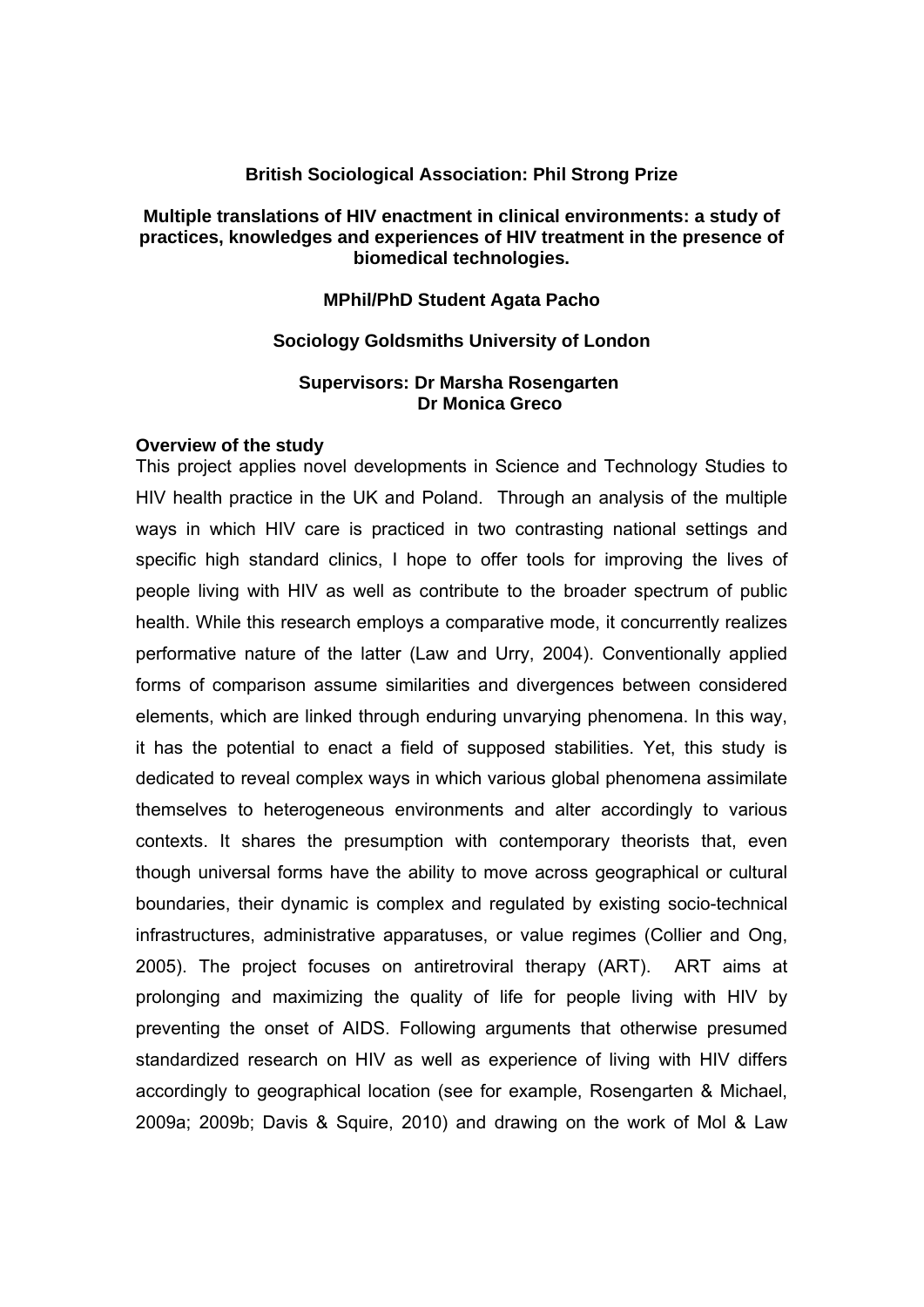(1998), the study is seeking to reveal how distinctive characteristics of clinics in Warsaw and London offer alternative perspectives on practices of HIV care. It involves investigation of different modes of engaging with the virus, biomedical technologies, medical practices and patients' adherence to therapies. Expectantly, it will reveal how what is often perceived in medicine as standardized procedures of managing an illness, may produce different outcomes in various contexts.

The necessity of such research cannot be overestimated considering the present state of HIV/ AIDS epidemic: the growing number of people being on the treatment, the persisting uncertainty of the effects of antiretroviral drugs on patients' lives, and shifting perceptions of the virus and risks of its transmission. Notably, the project will respond to aspects of the Polish pandemic where the number of new HIV infections has tripled in the past decade (Anna Marzec-Bogusławska, 2011).

The research is being undertaken in collaboration with The Training and Resource Initiative (JUSTRI) UK and Social AIDS Committee (SKA) Poland. Both are HIV specialist organizations. The advisory nature of this collaboration ensures that the research outcomes are tailored to assist practitioners and policymakers in advancing HIV health care.

## **Aims of the study**

- To investigate how HIV medical care takes form through variations in clinical settings in Poland and the UK.
- To reveal how doctor-patient relations are being shaped by the main trends of epidemic as well as by available drugs and other technologies.
- To enhance the understanding of the concept of a good and safe health care and its markers.
- To contribute to the sociological model of chronic and stigmatized illnesses.
- To advance sociological research through introducing an innovative approach rooted within the field of science and technology studies and its intersections with medical sociology.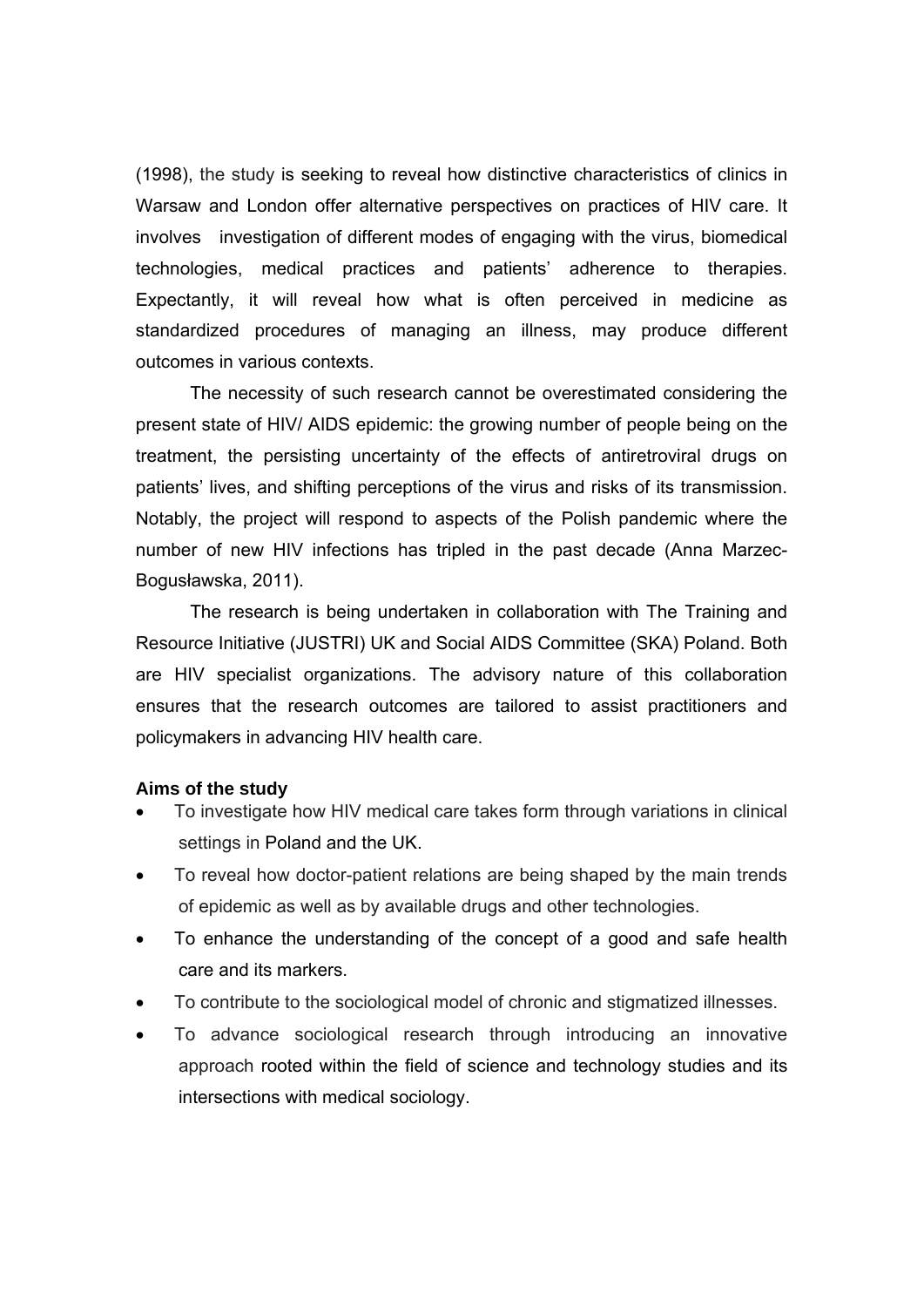#### **Methodology**

# *Doing sociology of body and its disease*

 The research methodology is rooted within the field of Science and Technology Studies (STS), which essentially disturbs the idea that medical knowledge and technology can be implemented in a straightforward and predictable way to maximize the quality of life. Instead, STS methodologies consider a broader spectrum of a chronic disease which extends patients' bodies and interferes with their lives, the multiplicity of medical possibilities, and technologies which rarely subordinate themselves to their targeted results. In particular, the methodology of proposed research is inspired by Annemarie Mol (2002) who breaks with presuming disease to be a universal object located in human body and makes a shift to analysing bodies and diseases while they are being enacted in hospital practices. As the latter are many, there is not a single disease or a single body but multiple realities. Furthermore, material objects, such as the body, the illness, the technology, are not seen as passive and manipulated in various hospital routines. On the contrary, they come into being as well as disappear with the practices they are involved into (Mol 2002).

## *Enacting HIV in the clinic*

 In clinics providing ART, HIV is done through blood tests, diagnosis, prescribing of antiretroviral drugs, and patients' adherence. The ethnographies of chosen clinics will consider these practices to the extent that they reveal HIV as heterogeneous and dynamic (Mol 2002; Rosengarten, 2009; Rosengarten & Michael, 2009a).

 The preliminary research has already indicated that the HIV epidemic is most commonly examined within the social sciences through the use of social structural or behavioural approaches. This project offers a different conception of the field by examining local environments in which the interchanging of doctors and patients' perspectives and biomedical technologies, including standardised diagnostic measures, can be shown to affect the use and effects of HIV medical care. Unlike the work of STS theorists such as Mol & Law (1998, 2002), the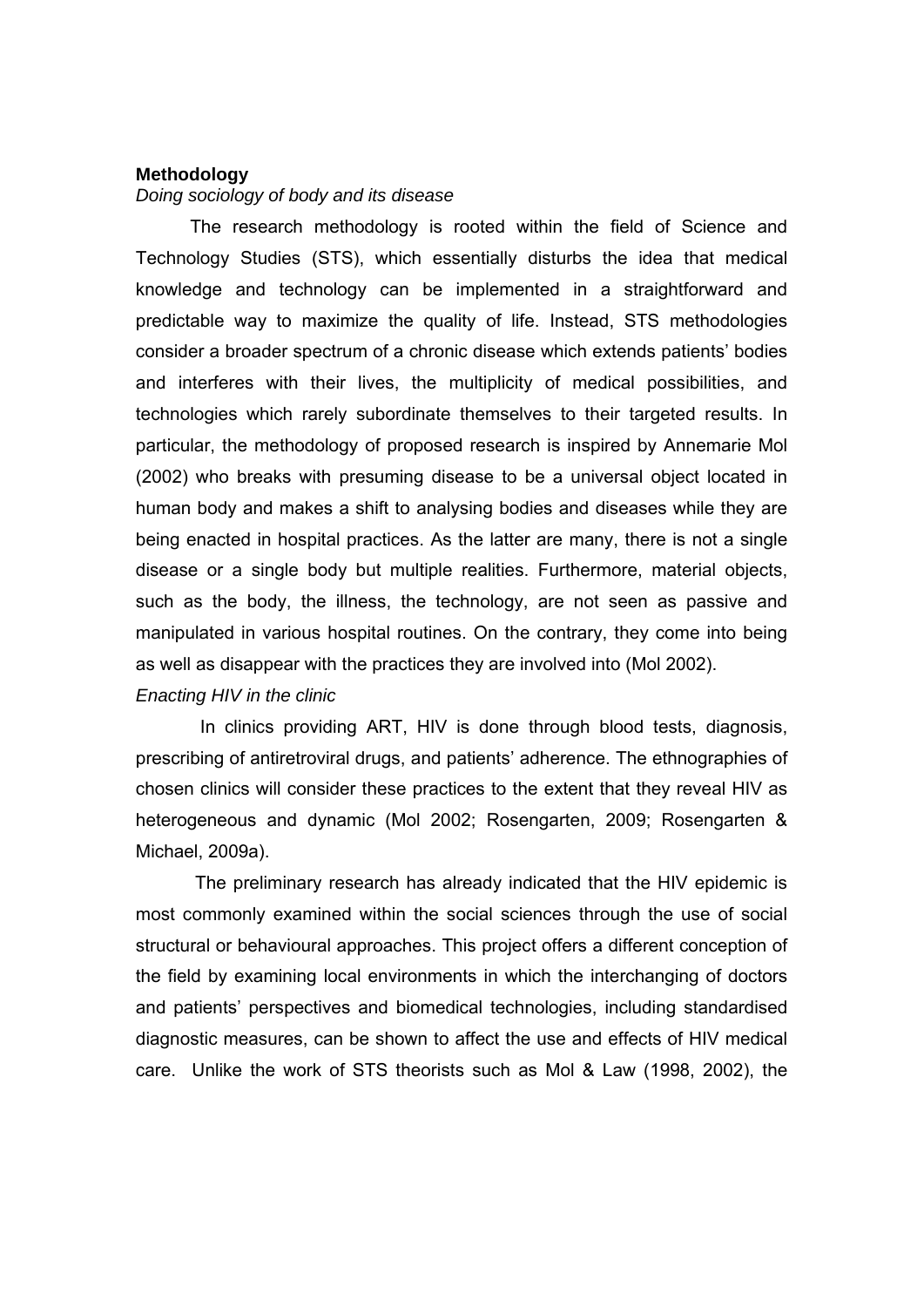project also considers how a shared memory of the early days of the epidemic affects ways in which HIV is enacted in today's clinic.

Through considering bodies as entangled with other human organisms, technological devices, and cultural phenomena, the research responds to the need to challenge one of the most influential discourses of late capitalism: the dichotomy of a healthy and confined body on one hand and the pathological self open to alien threats on the other (Haraway, 1991). It also questions the complex notion of choice, which is central to liberal democracies. While the HIV field has favoured patient's choice, allocation of it reflects the distribution of responsibility among individuals. It has been argued that the ideal of choice is neither necessary nor always a beneficial aspect of a good healthcare (Mol, 2006). This study may shed new light on the debate by considering Polish patients who appear less skilled in exercising their democratic rights and ultimately enrich the understanding of the indicators of a good and safe health care.

#### **Progress to date**

I spent the past academic year on developing my methodology and building a substantial literature review. The process has provided valuable insights into the field of research. I undertook a yearlong research methods courses provided by Goldsmiths, University of London, where I was trained to conduct sociological research at a professional level. While the procedure of ethical review at Goldsmiths has been completed, I am in the process of gaining NHS ethics approval.

Notably, the research is being undertaken in collaboration with the director of JUSTRI, Dr Mike Youle with whom both, the progress of the study and fieldwork plans have been regularly discussed. During the past year I have also strengthened my links with Social AIDS Committee as well as other nongovernmental organizations and academics in Poland. Importantly, the Prize has not only supported the crucial phase of my research but it was also a significant consideration in granting me the Economic and Social Research Council scholarship which will fund the remaining years of my research.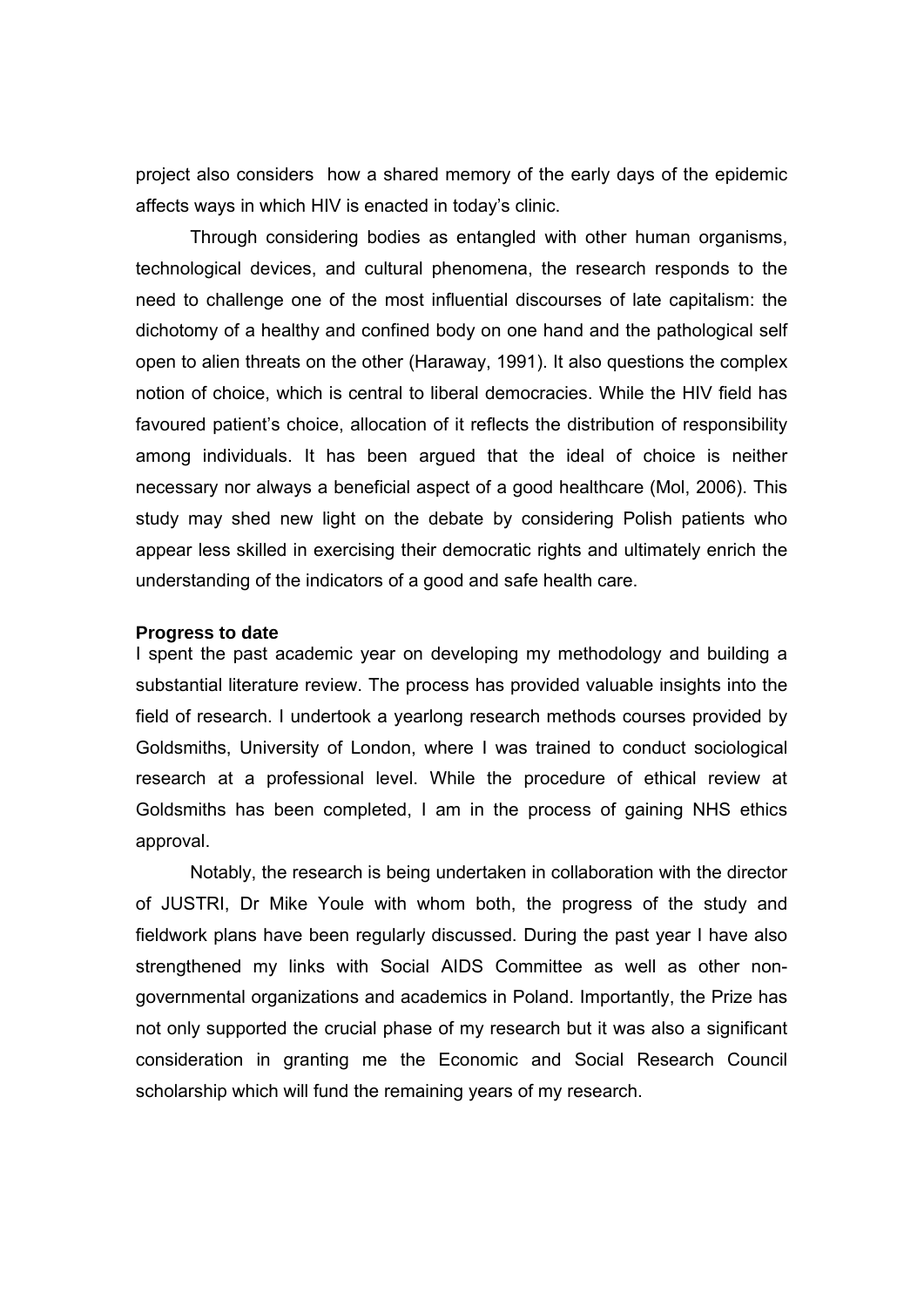### **Activities supported by the Phil Strong Memorial Prize**

The Phil Strong Memorial Prize covered three activities. Firstly, it paid for my attendance at the only annual conference organized for social scientists working on HIV/AIDS in Poland. The conference provided an excellent opportunity to meet Polish academics, policy makers and social workers with whom I discussed my research plans. The conference made me realise ways in which I may contribute to the production of knowledge about the Polish epidemic.

Secondly, I attended an event in Milton Keynes that hosted a lecture and an interview with Annemarie Mol. Being part of the audience was an invaluable experience as not only my research is inspired by Mol, but also her writings introduce innovating ideas to the Sociology of Health and Illness.

Finally, the Phil Strong Memorial Prize has paid for my attendance at the conference organized by the European Association for the Study of Science and Technology. The conference takes place in two weeks time and it addresses the dynamics and interrelationships between science, technology and society. Attending the event will allow me to stay up to date with current trends in STS and, therefore, contribute to further development of research methodology.

Significantly, my project brings sociological research where social aspects of the epidemic do not receive sufficient attention. It also introduces an innovative methodology rooted within the field of STS and offers the possibility of altering the more traditional research on HIV epidemic. By supporting this research, the award aided enhancing understanding of HIV and other chronic and stigmatized illnesses and facilitated advances towards international strategies against HIV epidemic.

This PhD remains in progress. Expectantly, the thesis will be transformed into major publications and, therefore, contribute to the debate on HIV as well as chronic and stigmatized illnesses more broadly. I hope to disseminate my findings to the sociological community, health care professionals in HIV care and